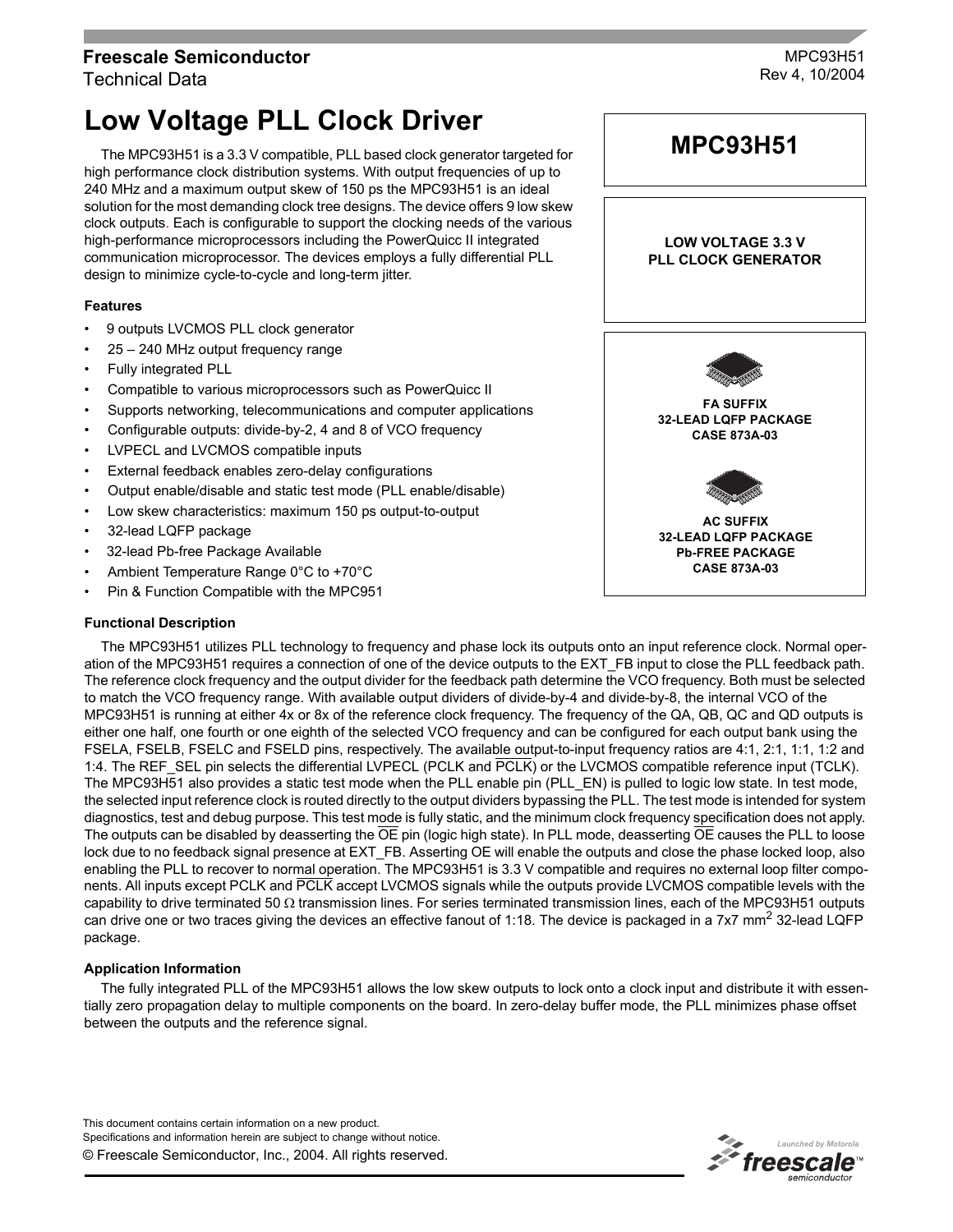

The MPC93H51 requires an external RC filter for the analog power supply pin  $V_{CCA}$ . Please see [APPLICATIONS INFORMATION](#page-5-0) for details.

**Figure 1. MPC93H51 Logic Diagram**



**Figure 2. Pinout: 32-Lead LQFP Package Pinout** (Top View)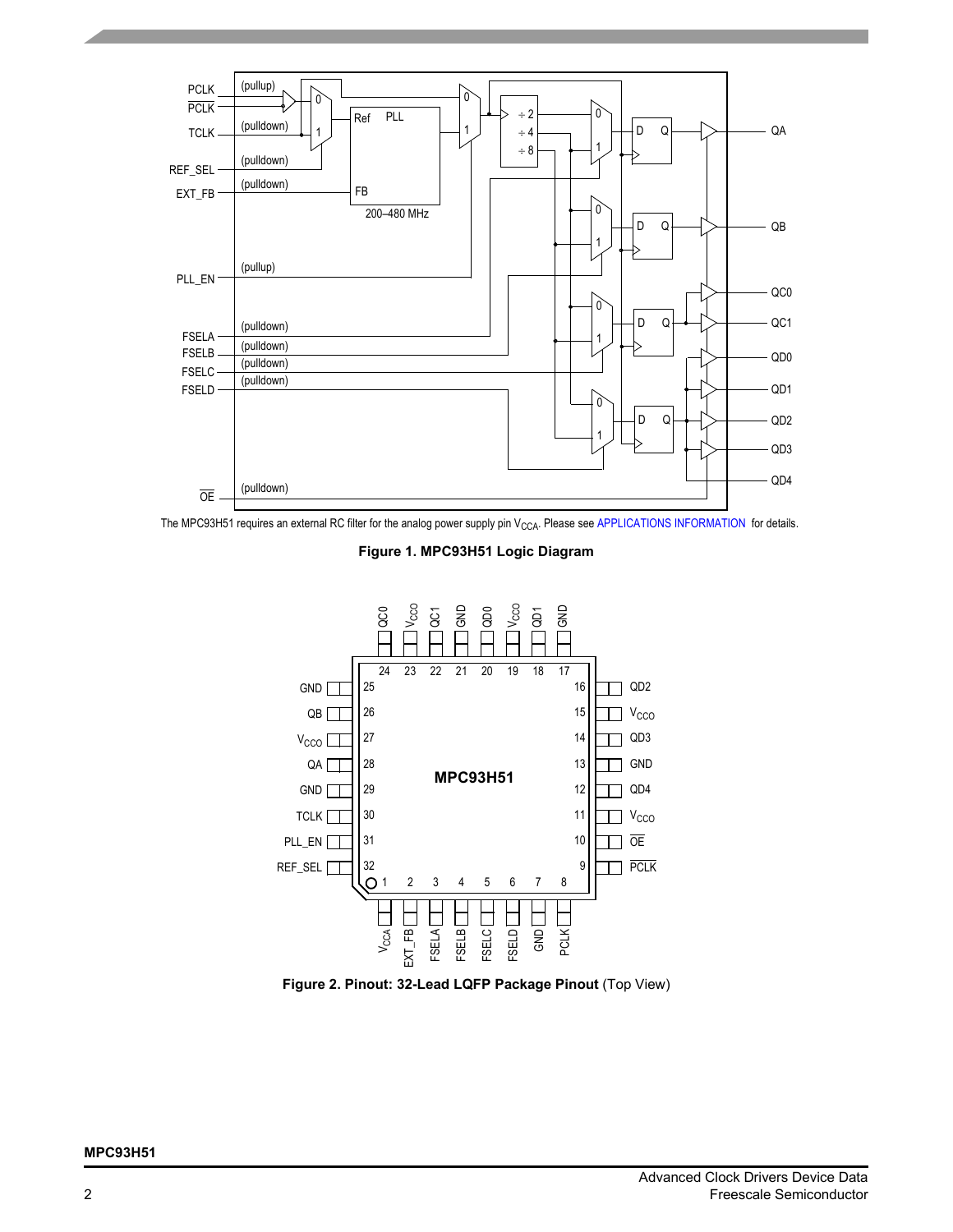# **Table 1. Pin Description**

| Pin              | <b>I/O</b> | Type          | <b>Function</b>                                                |
|------------------|------------|---------------|----------------------------------------------------------------|
| PCLK, PCLK       | Input      | <b>LVPECL</b> | Differential clock reference<br>Low voltage positive ECL input |
| <b>TCLK</b>      | Input      | <b>LVCMOS</b> | Single ended reference clock signal or test clock              |
| EXT_FB           | Input      | <b>LVCMOS</b> | Feedback signal input, connect to a QA, QB, QC, QD output      |
| REF_SEL          | Input      | <b>LVCMOS</b> | Selects input reference clock                                  |
| <b>FSELA</b>     | Input      | <b>LVCMOS</b> | Output A divider selection                                     |
| <b>FSELB</b>     | Input      | <b>LVCMOS</b> | Output B divider selection                                     |
| <b>FSELC</b>     | Input      | <b>LVCMOS</b> | Outputs C divider selection                                    |
| <b>FSELD</b>     | Input      | <b>LVCMOS</b> | Outputs D divider selection                                    |
| <b>OE</b>        | Input      | <b>LVCMOS</b> | Output enable/disable                                          |
| QA               | Output     | <b>LVCMOS</b> | Bank A clock output                                            |
| QB               | Output     | <b>LVCMOS</b> | Bank B clock output                                            |
| QC0, QC1         | Output     | <b>LVCMOS</b> | Bank C clock outputs                                           |
| $QD0 - QD4$      | Output     | <b>LVCMOS</b> | Bank D clock outputs1.5                                        |
| V <sub>CCA</sub> | Supply     | $V_{\rm CC}$  | Positive power supply for the PLL                              |
| $V_{\rm CC}$     | Supply     | $V_{\rm CC}$  | Positive power supply for I/O and core                         |
| <b>GND</b>       | Supply     | Ground        | Negative power supply                                          |

# **Table 2. Function Table**

| Control      | <b>Default</b> |                                                                                           |                                                                              |
|--------------|----------------|-------------------------------------------------------------------------------------------|------------------------------------------------------------------------------|
| REF SEL      | 0              | Selects PCLK as reference clock                                                           | Selects TCLK as reference clock                                              |
| PLL EN       |                | Test mode with PLL disabled. The input clock is<br>directly routed to the output dividers | PLL enabled. The VCO output is routed to the<br>output dividers              |
| OE.          | 0              | Outputs enabled                                                                           | Outputs disabled, PLL loop is open<br>VCO is forced to its minimum frequency |
| <b>FSELA</b> | 0              | $OA = VCO \div 2$                                                                         | $OA = VCO \div 4$                                                            |
| <b>FSELB</b> | $\Omega$       | $OB = VCO \div 4$                                                                         | $OB = VCO \div 8$                                                            |
| <b>FSELC</b> | 0              | $OC = VCO \div 4$                                                                         | $OC = VCO \div 8$                                                            |
| <b>FSELD</b> | 0              | $OD = VCO \div 4$                                                                         | $OD = VCO \div 8$                                                            |

# **Table 3. Absolute Maximum Ratings(1)**

| Symbol          | <b>Characteristics</b>  | Min    | Max           | Unit        | <b>Condition</b> |
|-----------------|-------------------------|--------|---------------|-------------|------------------|
| $V_{CC}$        | Supply Voltage          | $-0.3$ | 3.9           |             |                  |
| $V_{IN}$        | DC Input Voltage        | $-0.3$ | $V_{CC}$ +0.3 |             |                  |
| $V_{OUT}$       | DC Output Voltage       | $-0.3$ | $V_{CC}$ +0.3 |             |                  |
| <sup>I</sup> IN | <b>DC Input Current</b> |        | ±20           | mA          |                  |
| <b>POUT</b>     | DC Output Current       |        | ±50           | mA          |                  |
| $T_S$           | Storage Temperature     | $-65$  | 150           | $^{\circ}C$ |                  |

1. Absolute maximum continuous ratings are those maximum values beyond which damage to the device may occur. Exposure to these conditions or conditions beyond those indicated may adversely affect device reliability. Functional operation at absolute-maximum-rated conditions is not implied.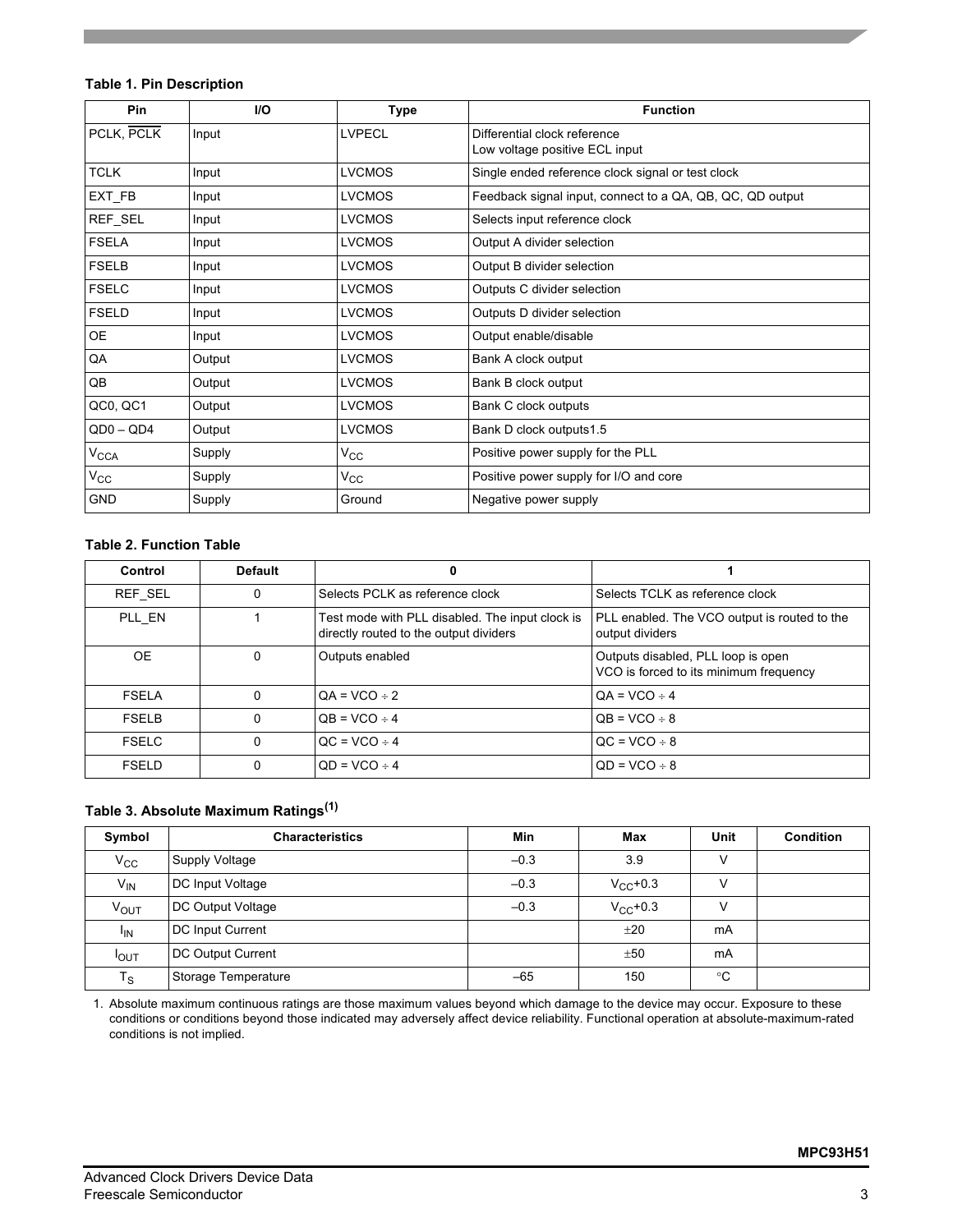#### **Table 4. General Specifications**

| Symbol     | <b>Characteristics</b>            | Min  | Typ                 | Max | Unit   | <b>Condition</b> |
|------------|-----------------------------------|------|---------------------|-----|--------|------------------|
| $V_{TT}$   | <b>Output Termination Voltage</b> |      | $V_{\text{CC}}$ ÷ 2 |     | ν      |                  |
| MМ         | ESD (Machine Model)               | 200  |                     |     | V      |                  |
| <b>HBM</b> | ESD (Human Body Model)            | 2000 |                     |     | $\vee$ |                  |
| LU         | Latch-Up                          | 200  |                     |     | mA     |                  |
| $C_{PD}$   | Power Dissipation Capacitance     |      | 10                  |     | pF     | Per output       |
| $C_{IN}$   | Input Capacitance                 |      | 4.0                 |     | pF     | Inputs           |

# **Table 5. DC Characteristics** ( $V_{CC}$  = 3.3 V  $\pm$  5%, T<sub>A</sub> = 0° to 70°C)

| Symbol                   | <b>Characteristics</b>           |            | Min | Typ      | Max                   | Unit     | <b>Condition</b>                |
|--------------------------|----------------------------------|------------|-----|----------|-----------------------|----------|---------------------------------|
| $V_{\text{IH}}$          | Input High Voltage               |            | 2.0 |          | $V_{\text{CC}}$ + 0.3 | V        | <b>LVCMOS</b>                   |
| $V_{IL}$                 | Input Low Voltage                |            |     |          | 0.8                   | V        | <b>LVCMOS</b>                   |
| $V_{PP}$                 | Peak-to-Peak Input Voltage       | PCLK, PCLK | 250 |          |                       | mV       | <b>LVPECL</b>                   |
| $V_{CMR}$ <sup>(1)</sup> | Common Mode Range                | PCLK, PCLK | 1.0 |          | $V_{CC}$ -0.6         | V        | <b>LVPECL</b>                   |
| $V_{OH}$                 | <b>Output High Voltage</b>       |            | 2.4 |          |                       | V        | $I_{OH} = -24 \text{ mA}^{(2)}$ |
| $V_{OL}$                 | <b>Output Low Voltage</b>        |            |     |          | 0.55                  | V        | $I_{OL}$ = 24 mA                |
|                          |                                  |            |     |          | 0.30                  | V        | $I_{OL}$ = 12 mA                |
| $Z_{OUT}$                | Output Impedance                 |            |     | $7 - 10$ |                       | $\Omega$ |                                 |
| $I_{\text{IN}}$          | Input Leakage Current            |            |     |          | ±150                  | μA       | $V_{IN}$ = $V_{CC}$ or GND      |
| $I_{\text{CCA}}$         | Maximum PLL Supply Current       |            |     | 6.0      | 12.0                  | mA       | V <sub>CCA</sub> Pin            |
| ICCO                     | Maximum Quiescent Supply Current |            |     | 10.0     | 14.0                  | mA       | All V <sub>CC</sub> Pins        |

1.  $V_{CMR}$  (DC) is the crosspoint of the differential input signal. Functional operation is obtained when the crosspoint is within the  $V_{CMR}$  range and the input swing lies within the  $V_{PP}$  (DC) specification.

2. The MPC93H51 is capable of driving 50 Ω transmission lines on the incident edge. Each output drives one 50 Ω parallel terminated transmission line to a termination voltage of V<sub>TT</sub>. Alternatively, the device drives up to two 50 Ω series terminated transmission lines.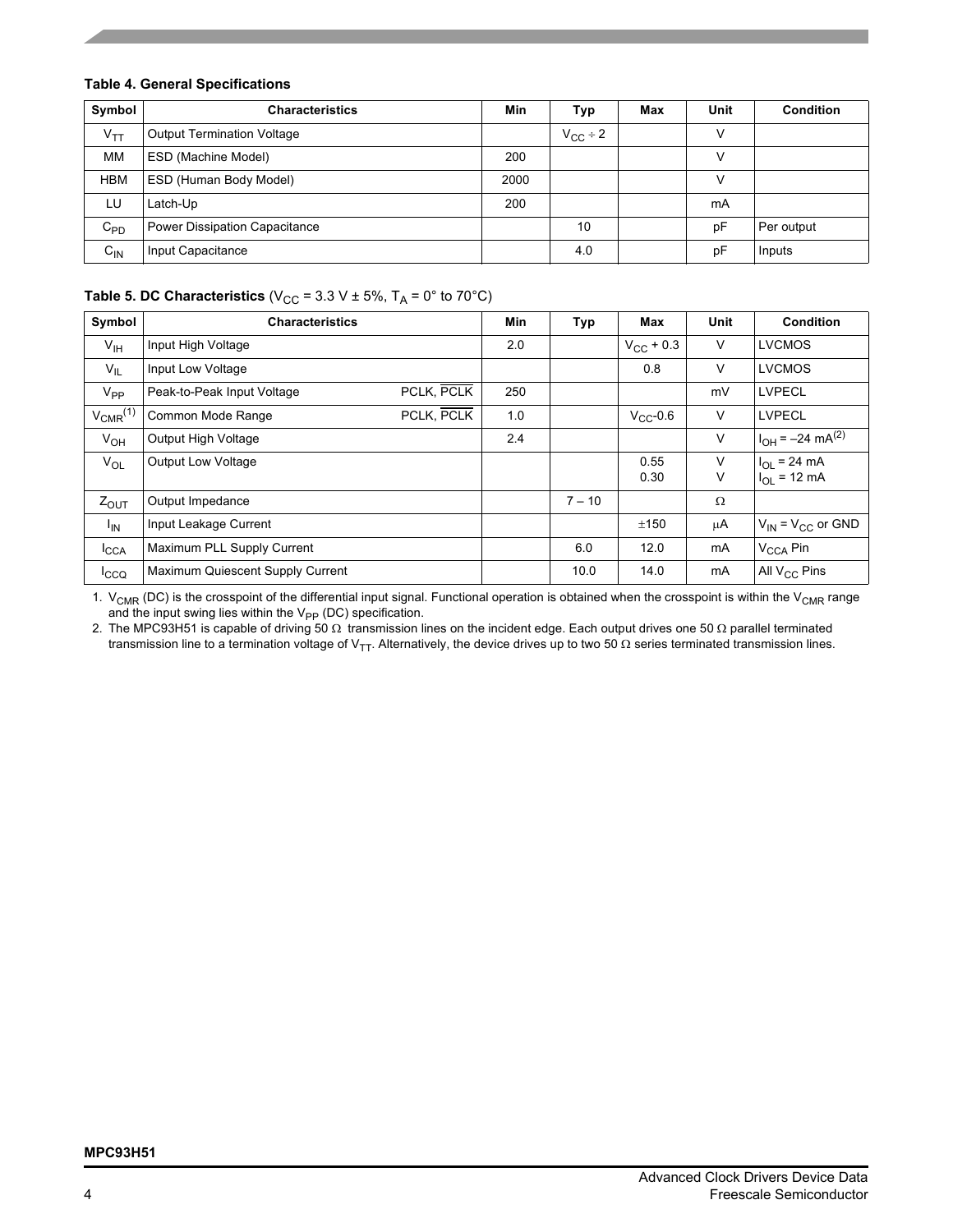| Symbol                        | <b>Characteristics</b>                                                                       |                                                       | Min                     | <b>Typ</b>                                 | <b>Max</b>          | <b>Unit</b>                            | <b>Condition</b>                                 |
|-------------------------------|----------------------------------------------------------------------------------------------|-------------------------------------------------------|-------------------------|--------------------------------------------|---------------------|----------------------------------------|--------------------------------------------------|
| $f_{ref}$                     | Input Frequency <sup>(2)</sup><br>$\div$ 4 feedback<br>$\div$ 8 feedback<br>Static test mode |                                                       | 50<br>25<br>$\mathbf 0$ |                                            | 120<br>60<br>300    | <b>MHz</b><br><b>MHz</b><br>MHz        | PLL $EN = 1$<br>PLL $EN = 1$<br>$PLL$ $EN = 0$   |
| f <sub>VCO</sub>              | <b>VCO Frequency</b>                                                                         |                                                       | 200                     |                                            | 480                 | <b>MHz</b>                             |                                                  |
| $f_{MAX}$                     | Maximum Output Frequency <sup>(2)</sup>                                                      | $\div$ 2 output<br>$\div$ 4 output<br>$\div$ 8 output | 100<br>50<br>25         |                                            | 240<br>120<br>60    | <b>MHz</b><br><b>MHz</b><br><b>MHz</b> |                                                  |
| $f_{\text{refDC}}$            | Reference Input Duty Cycle                                                                   |                                                       | 25                      |                                            | 75                  | $\%$                                   |                                                  |
| $V_{PP}$                      | PCLK, PCLK<br>Peak-to-Peak Input Voltage                                                     |                                                       | 500                     |                                            | 1000                | mV                                     | <b>LVPECL</b>                                    |
| $V_{CMR}$ <sup>(3)</sup>      | PCLK, PCLK<br>Common Mode Range                                                              |                                                       | 1.2                     |                                            | $V_{CC}$ -0.9       | $\vee$                                 | <b>LVPECL</b>                                    |
| $t_r, t_f^{(4)}$              | <b>TCLK Input Rise/Fall Time</b>                                                             |                                                       |                         |                                            | 1.0                 | ns                                     | 0.8 to 2.0 V                                     |
| $t_{(\varnothing)}$           | Propagation Delay (static phase offset)<br>TCLK to EXT_FB<br>PCLK to EXT_FB                  |                                                       | $-150$<br>$\mathbf 0$   |                                            | $+150$<br>$+250$    | ps<br>ps                               | PLL locked<br>PLL locked                         |
| $t_{\rm sk(o)}$               | Output-to-Output Skew                                                                        |                                                       |                         |                                            | 300                 | ps                                     |                                                  |
| DC                            | Output Duty Cycle<br>$100 - 240$ MHz<br>$50 - 120$ MHz<br>$25 - 60$ MHz                      |                                                       | 45<br>47.5<br>48.75     | 50<br>50<br>50                             | 55<br>52.5<br>51.75 | $\%$<br>$\frac{0}{0}$<br>$\%$          |                                                  |
| $t_r, t_f$                    | Output Rise/Fall Time                                                                        |                                                       | 0.1                     |                                            | 1.0                 | ns                                     | 0.55 to 2.4 V                                    |
| t <sub>PLZ, HZ</sub>          | Output Disable Time                                                                          |                                                       |                         |                                            | 7.0                 | ns                                     |                                                  |
| t <sub>PZL, ZH</sub>          | Output Enable Time                                                                           |                                                       |                         |                                            | 6.0                 | ns                                     |                                                  |
| <b>BW</b>                     | PLL closed loop bandwidth<br>$\div$ 2 feedback<br>$\div$ 4 feedback<br>$\div$ 8 feedback     |                                                       |                         | $9.0 - 20.0$<br>$3.0 - 9.5$<br>$1.2 - 2.1$ |                     | <b>MHz</b><br><b>MHz</b>               | -3 db point of<br>PLL transfer<br>characteristic |
| $t_{JIT(CC)}$                 | Cycle-to-cycle jitter<br>$\div$ 4 feedback<br>Single Output Frequency Configuration          |                                                       |                         |                                            | 40                  | ps                                     | RMS value                                        |
| $t_{JIT(PER)}$                | Period Jitter<br>$\div$ 4 feedback<br>Single Output Frequency Configuration                  |                                                       |                         |                                            | 25                  | ps                                     | RMS value                                        |
| $t_{\text{JIT}(\varnothing)}$ | I/O Phase Jitter                                                                             |                                                       |                         |                                            | 30                  | ps                                     | <b>RMS</b> value                                 |
| $t_{\text{LOCK}}$             | Maximum PLL Lock Time                                                                        |                                                       |                         |                                            | 5                   | ms                                     |                                                  |

# **Table 6. AC Characteristics** ( $V_{CC}$  = 3.3 V  $\pm$  5%, T<sub>A</sub> = 0° to 70°C)<sup>(1)</sup>

1. AC characteristics apply for parallel output termination of 50  $\Omega$  to V<sub>TT.</sub>

2. The PLL will be unstable with a divide by 2 feedback ratio.

3.  $\rm{V_{CMR}}$  (AC) is the crosspoint of the differential input signal. Normal AC operation is obtained when the crosspoint is within the  $\rm{V_{CMR}}$  range and the input swing lies within the V<sub>PP</sub> (AC) specification. Violation of V<sub>CMR</sub> or V<sub>PP</sub> impacts static phase offset t<sub>(∅)</sub>.

4. The MPC93H51 will operate with input rise/fall times up to 3.0 ns, but the AC characteristics, specifically t<sub>(∅)</sub>, can only be guaranteed if  $t_r/t_f$  are within the specified range.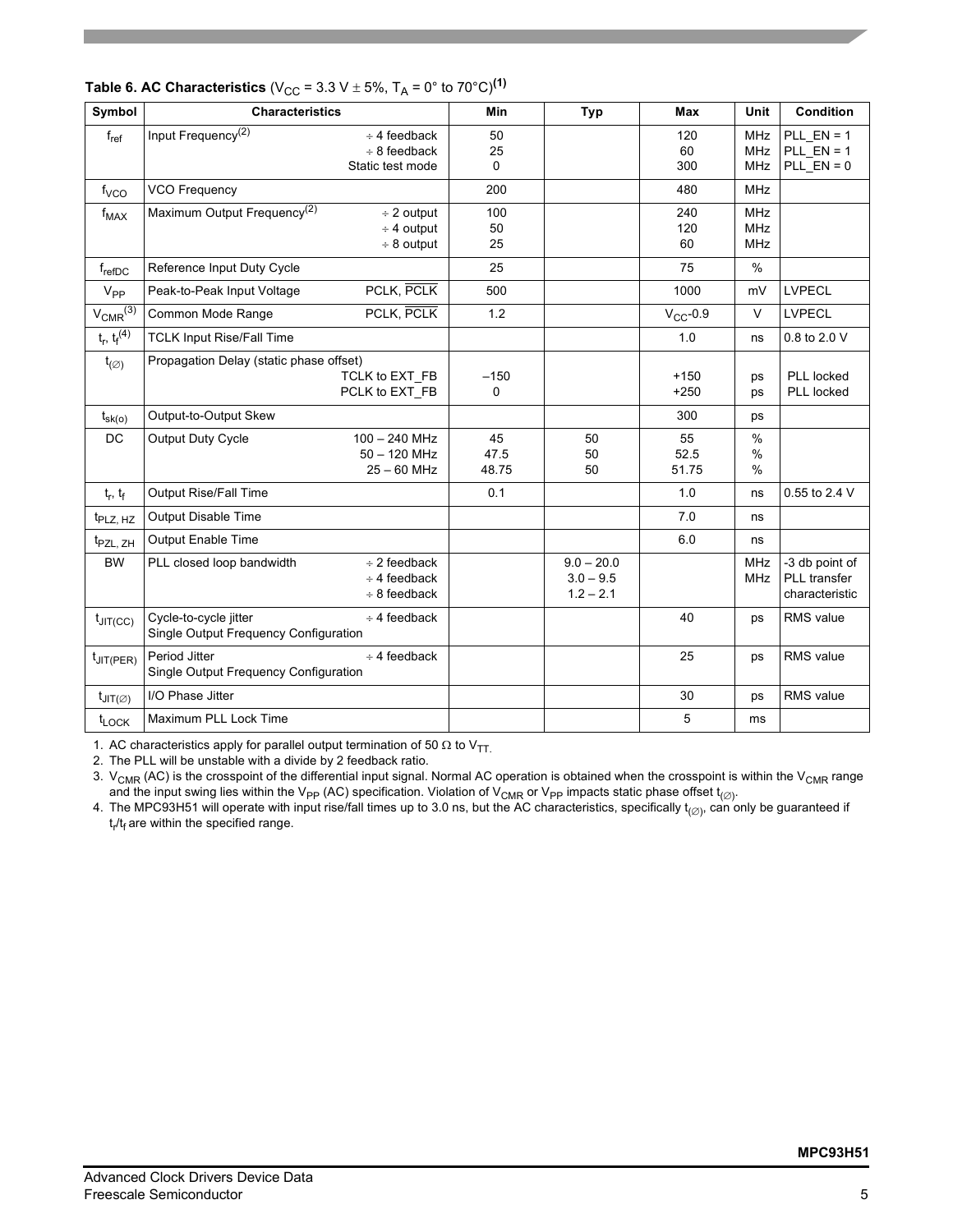### **APPLICATIONS INFORMATION**

#### <span id="page-5-0"></span>**Programming the MPC93H51**

The MPC93H51 clock driver outputs can be configured into several divider modes. In addition, the external feedback of the device allows for flexibility in establishing various inputto-output frequency relationships. The output divider of the four output groups allows the user to configure the outputs into 1:1, 2:1, 4:1 and 4:2:1 frequency ratios. The use of even dividers ensure that the output duty cycle is always 50%. [Table 7](#page-5-1) illustrates the various output configurations. The table describes the outputs using the input clock frequency CLK as a reference.

The output division settings establish the output relationship. In addition, it must be ensured that the VCO will be stable given the frequency of the outputs desired. The feedback frequency should be used to situate the VCO into a frequency range in which the PLL will be stable. The design of the PLL supports output frequencies from 25 MHz to 240 MHz while the VCO frequency range is specified from 200 MHz to 480 MHz and should not be exceeded for stable operation.

|              |              | <b>Inputs</b> |              |            | <b>Outputs</b> |            |              |
|--------------|--------------|---------------|--------------|------------|----------------|------------|--------------|
| <b>FSELA</b> | <b>FSELB</b> | <b>FSELC</b>  | <b>FSELD</b> | QA         | QB             | QC         | QD           |
| 0            | 0            | $\mathbf{0}$  | $\mathbf{0}$ | $2 * CLK$  | <b>CLK</b>     | <b>CLK</b> | <b>CLK</b>   |
| $\mathbf 0$  | $\mathbf 0$  | $\Omega$      | $\mathbf{1}$ | $2 * CLK$  | <b>CLK</b>     | <b>CLK</b> | $CLK \div 2$ |
| $\mathbf 0$  | $\mathbf 0$  |               | 0            | 4 * CLK    | $2 * CLK$      | <b>CLK</b> | $2*$ CLK     |
| 0            | 0            |               | $\mathbf 1$  | 4 * CLK    | $2 * CLK$      | <b>CLK</b> | <b>CLK</b>   |
| 0            | 1            | $\mathbf 0$   | 0            | $2 * CLK$  | $CLK \div 2$   | <b>CLK</b> | <b>CLK</b>   |
| 0            | 1            | 0             | $\mathbf 1$  | $2 * CLK$  | $CLK \div 2$   | <b>CLK</b> | $CLK \div 2$ |
| 0            | 1            | 1             | 0            | 4 * CLK    | <b>CLK</b>     | <b>CLK</b> | $2 * CLK$    |
| 0            | 1            |               | $\mathbf{1}$ | 4 * CLK    | <b>CLK</b>     | <b>CLK</b> | <b>CLK</b>   |
| 1            | $\mathbf 0$  | $\mathbf 0$   | 0            | <b>CLK</b> | <b>CLK</b>     | <b>CLK</b> | <b>CLK</b>   |
| 1            | $\mathbf 0$  | $\mathbf 0$   | $\mathbf 1$  | <b>CLK</b> | <b>CLK</b>     | <b>CLK</b> | $CLK \div 2$ |
| 1            | $\mathbf 0$  |               | 0            | $2 * CLK$  | $2 * CLK$      | <b>CLK</b> | $2 * CLK$    |
| $\mathbf{1}$ | $\mathbf 0$  |               | 1            | $2 * CLK$  | $2 * CLK$      | <b>CLK</b> | <b>CLK</b>   |
| $\mathbf{1}$ | 1            | $\mathbf 0$   | 0            | <b>CLK</b> | $CLK \div 2$   | <b>CLK</b> | <b>CLK</b>   |
| $\mathbf{1}$ | 1            | $\mathbf 0$   | $\mathbf{1}$ | <b>CLK</b> | $CLK \div 2$   | <b>CLK</b> | $CLK \div 2$ |
| $\mathbf{1}$ |              |               | 0            | $2 * CLK$  | <b>CLK</b>     | <b>CLK</b> | $2 * CLK$    |
| 1            | 1            |               | 1            | $2 * CLK$  | <b>CLK</b>     | <b>CLK</b> | <b>CLK</b>   |

<span id="page-5-1"></span>

|  |  | Table 7. Output Frequency Relationship <sup>(1)</sup> for an Example Configuration |
|--|--|------------------------------------------------------------------------------------|
|  |  |                                                                                    |

1. Output frequency relationship with respect to input reference frequency CLK. QC1 is connected to EXT\_FB.

#### **Using the MPC93H51 in Zero-Delay Applications**

Nested clock trees are typical applications for the MPC93H51. For these applications the MPC93H51 offers a differential LVPECL clock input pair as a PLL reference. This allows for the use of differential LVPECL primary clock distribution devices such as the Freescale Semiconductor MC100EP111 or MC10EP222, taking advantage of its superior low-skew performance. Clock trees using LVPECL for clock distribution and the MPC93H51 as LVCMOS PLL fanout buffer with zero insertion delay will show significantly lower clock skew than clock distributions developed from CMOS fanout buffers.

The external feedback option of the MPC93H51 PLL allows for its use as a zero delay buffer. The PLL aligns the feedback clock output edge with the clock input reference edge and virtually eliminates the propagation delay through the device.

The remaining insertion delay (skew error) of the MPC93H51 in zero-delay applications is measured between the reference clock input and any output. This effective delay consists of the static phase offset (SPO or  $t_{(\varnothing)}$ ), I/O jitter  $(t_{\text{JIT}(\emptyset)}$ , phase or long-term jitter), feedback path delay and

the output-to-output skew  $(t_{SK(O)})$  relative to the feedback output.



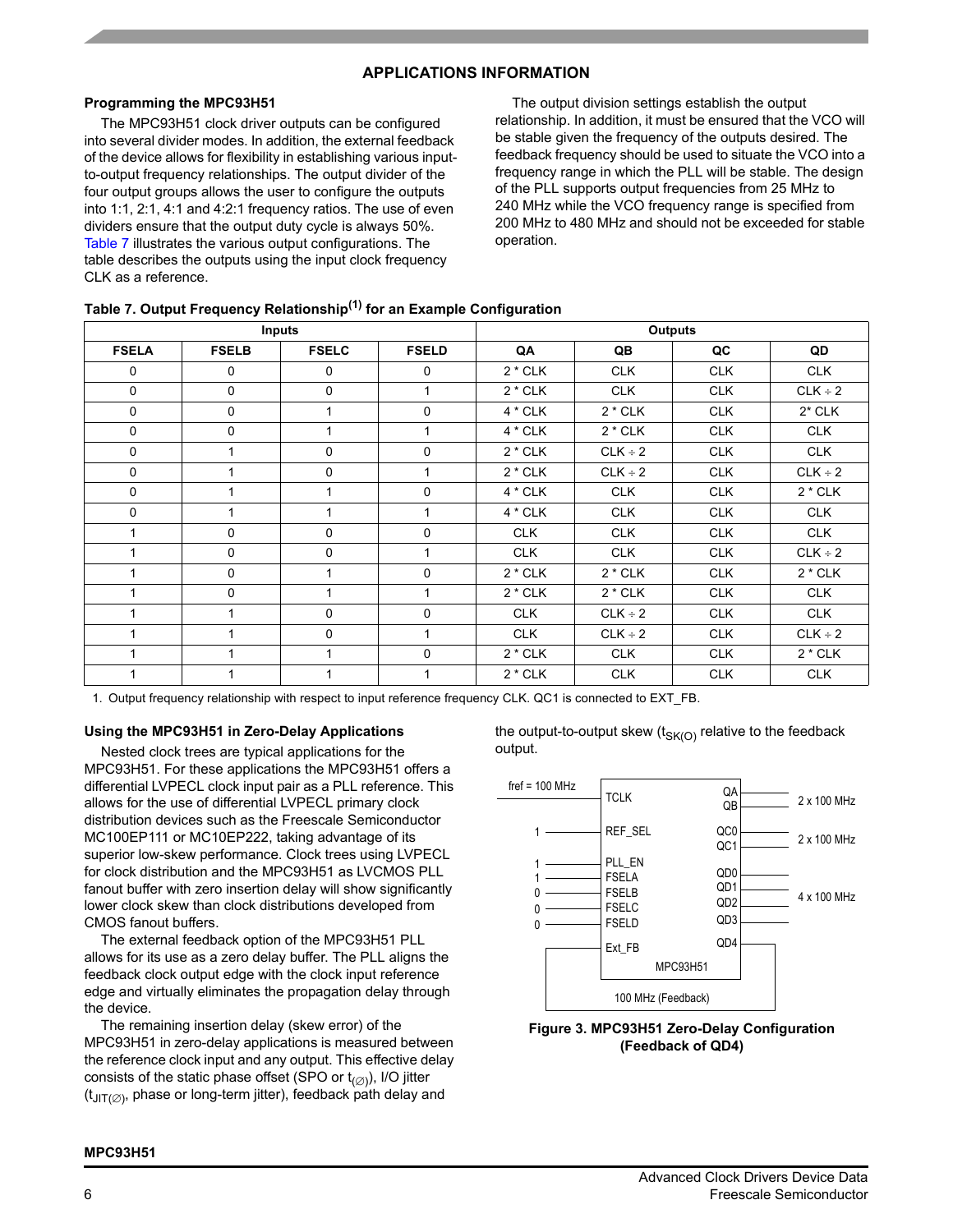#### **Calculation of Part-to-Part Skew**

The MPC93H51 zero delay buffer supports applications where critical clock signal timing can be maintained across several devices. If the reference clock inputs (TCLK or PCLK) of two or more MPC93H51 are connected together, the maximum overall timing uncertainty from the common TCLK input to any output is:

 $t_{SK(PP)} = t_{(Ø)} + t_{SK(O)} + t_{PD, LINE(FB)} + t_{JIT(Ø)}$  • CF

This maximum timing uncertainty consists of 4 components: static phase offset, output skew, feedback board trace delay and I/O (phase) jitter:



**Figure 4. MPC93H51 Maximum Device-to-Device Skew**

Due to the statistical nature of I/O jitter, a RMS value (1  $\sigma$ ) is specified. I/O jitter numbers for other confidence factors (CF) can be derived from [Table 8](#page-6-0).

<span id="page-6-0"></span>

|  | Table 8. Confidence Factor CF |  |  |
|--|-------------------------------|--|--|
|--|-------------------------------|--|--|

| CF               | Probability of Clock Edge within the Distribution |
|------------------|---------------------------------------------------|
| $\pm 1\sigma$    | 0.68268948                                        |
| $\pm 2\sigma$    | 0.95449988                                        |
| $\pm 3\sigma$    | 0.99730007                                        |
| $\pm 4\sigma$    | 0.99993663                                        |
| ± 5 <sub>σ</sub> | 0.99999943                                        |
| $\pm 6\sigma$    | 0.99999999                                        |

The feedback trace delay is determined by the board layout and can be used to fine-tune the effective delay through each device. In the following example calculation, an I/O jitter confidence factor of 99.7% ( $\pm$  3 $\sigma$ ) is assumed, resulting in a worst case timing uncertainty from input to any output of  $-251$  ps to 351 ps relative to TCLK (V<sub>CC</sub> = 3.3 V and  $f_{VCO}$  = 400 MHz):

$$
t_{SK(PP)} = [-50ps...150ps] + [-150ps...150ps] +
$$
  
[(17ps @ -3)...(17ps @ 3)] + t<sub>PD, LINE(FB)</sub>

 $t_{SK(PP)} = [-251ps...351ps] + t_{PD, LINE(FB)}$ 

Above equation uses the maximum I/O jitter number shown in the AC characteristic table for  $V_{CC}$  = 3.3 V (17 ps RMS). I/O jitter is frequency dependant with a maximum at the lowest VCO frequency (200 MHz for the MPC93H51). Applications using a higher VCO frequency exhibit less I/O jitter than the AC characteristic limit. The I/O jitter characteristics in [Figure 5](#page-6-1) can be used to derive a smaller I/O jitter number at the specific VCO frequency, resulting in tighter timing limits in zero-delay mode and for part-to-part skew  $t_{SK(PP)}$ .



**Figure 5. Maximum I/O Jitter (RSM)** versus Frequency for V<sub>CC</sub> = 3.3 V

#### <span id="page-6-1"></span>**Power Supply Filtering**

The MPC93H51 is a mixed analog/digital product. Its analog circuitry is naturally susceptible to random noise, especially if this noise is seen on the power supply pins. Noise on the  $V_{CCA}$  (PLL) power supply impacts the device characteristics, for instance I/O jitter. The MPC93H51 provides separate power supplies for the output buffers  $(V_{CC})$ and the phase-locked loop  $(V_{\text{CCA}})$  of the device. The purpose of this design technique is to isolate the high switching noise digital outputs from the relatively sensitive internal analog phase-locked loop. In a digital system environment where it is more difficult to minimize noise on the power supplies, a second level of isolation may be required. The simple but effective form of isolation is a power supply filter on the  $V_{CCA}$ pin for the MPC93H51.

[Figure 6](#page-7-0) illustrates a typical power supply filter scheme. The MPC93H51 frequency and phase stability is most susceptible to noise with spectral content in the 100 kHz to 20 MHz range; therefore, the filter should be designed to target this range. The key parameter that needs to be met in the final filter design is the DC voltage drop across the series filter resistor  $R_F$ . From the data sheet the  $I_{CCA}$  current (the current sourced through the  $V_{\text{CCA}}$  pin) is typically 6 mA (12 mA maximum), assuming that a minimum of 3.0 V must be maintained on the  $V_{CCA}$  pin. The resistor  $R_F$  shown in [Figure 6](#page-7-0) must have a resistance of  $5-15 \Omega$  to meet the voltage drop criteria.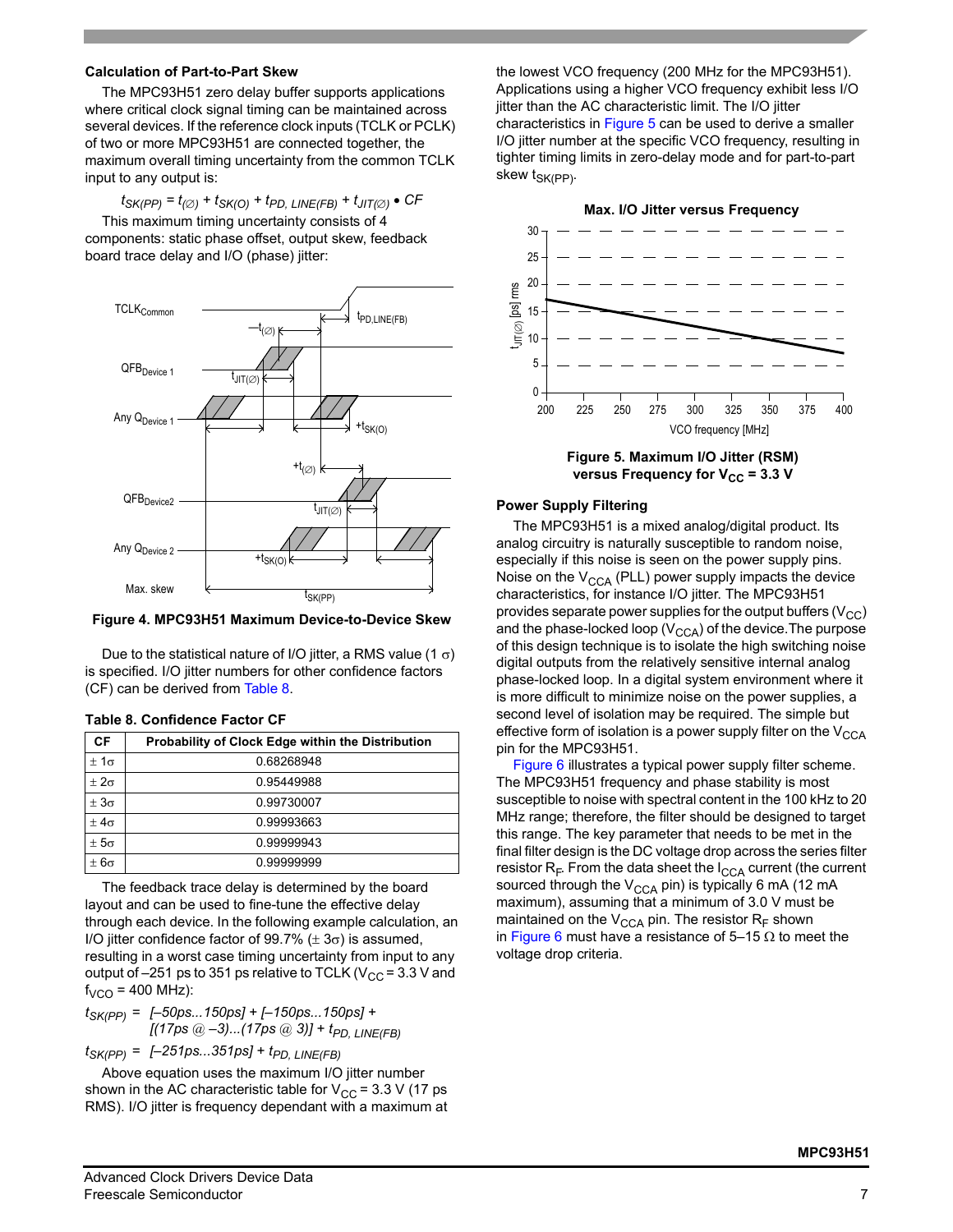

**Figure 6. V<sub>CCA</sub> Power Supply Filter** 

<span id="page-7-0"></span>As the noise frequency crosses the series resonant point of an individual capacitor, its overall impedance begins to look inductive and thus increases with increasing frequency. The parallel capacitor combination shown ensures that a low impedance path to ground exists for frequencies well above the bandwidth of the PLL. Although the MPC93H51 has several design features to minimize the susceptibility to power supply noise (isolated power and grounds and fully differential PLL), there still may be applications in which overall performance is being degraded due to system power supply noise. The power supply filter schemes discussed in this section should be adequate to eliminate power supply noise related problems in most designs.

#### **Driving Transmission Lines**

The MPC93H51 clock driver was designed to drive high speed signals in a terminated transmission line environment. To provide the optimum flexibility to the user, the output drivers were designed to exhibit the lowest impedance possible. With an output impedance of less than 20  $\Omega$ , the drivers can drive either parallel or series terminated transmission lines. For more information on transmission lines the reader is referred to Freescale application note AN1091. In most high performance clock networks, point-to-point distribution of signals is the method of choice. In a point-to-point scheme, either series terminated or parallel terminated transmission lines can be used. The parallel technique terminates the signal at the end of the line with a 50  $\Omega$  resistance to V<sub>CC</sub> ÷ 2.

This technique draws a fairly high level of DC current and thus only a single terminated line can be driven by each output of the MPC93H51 clock driver. For the series terminated case, however, there is no DC current draw; thus, the outputs can drive multiple series terminated lines. [Figure 7](#page-7-1) illustrates an output driving a single series terminated line versus two series terminated lines in parallel. When taken to its extreme the fanout of the MPC93H51 clock driver is effectively doubled due to its capability to drive multiple lines.



<span id="page-7-1"></span>

The waveform plots in [Figure 8](#page-8-0) show the simulation results of an output driving a single line versus two lines. In both cases, the drive capability of the MPC93H51 output buffer is more than sufficient to drive 50  $\Omega$  transmission lines on the incident edge. Note from the delay measurements in the simulations, a delta of only 43 ps exists between the two differently loaded outputs. This suggests that the dual line driving need not be used exclusively to maintain the tight output-to-output skew of the MPC93H51. The output waveform in [Figure 8](#page-8-0) shows a step in the waveform. This step is caused by the impedance mismatch seen looking into the driver. The parallel combination of the 36  $\Omega$  series resistor plus the output impedance does not match the parallel combination of the line impedances. The voltage wave launched down the two lines will equal:

$$
VL = VS (Z0 ÷ (RS + R0 + Z0))
$$
  
Z<sub>0</sub> = 50 Ω || 50 Ω  
R<sub>S</sub> = 36 Ω || 36 Ω  
R<sub>0</sub> = 14 Ω  
R<sub>0</sub> = 14 Ω  
V<sub>L</sub> = 3.0 (25 ÷ (18 + 17 + 25)  
= 1.31 V

At the load end, the voltage will double to 2.6 V due to the near unity reflection coefficient. It will then increment towards the quiescent 3.0 V in steps separated by one round trip delay (in this case 4.0 ns).

Since this step is well above the threshold region it will not cause any false clock triggering; however, designers may be uncomfortable with unwanted reflections on the line. To better match the impedances when driving multiple lines, the situation in [Figure 9](#page-8-1) should be used. In this case the series terminating resistors are reduced such that when the parallel combination is added to the output buffer impedance the line impedance is perfectly matched.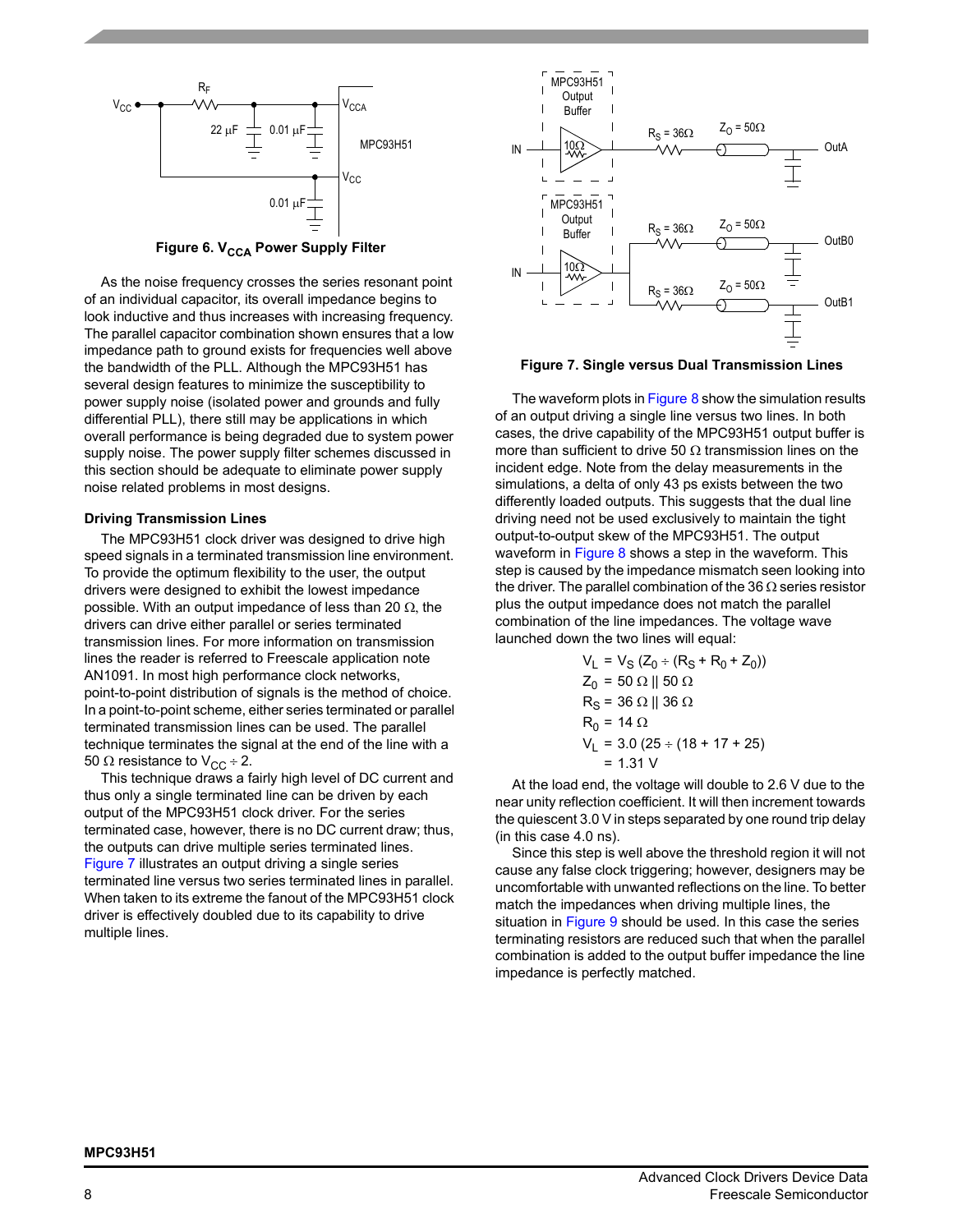



<span id="page-8-1"></span>

<span id="page-8-0"></span>**Figure 8. Single versus Dual Waveforms**



Figure 10. TCLK MPC93H51 AC Test Reference for V<sub>CC</sub> = 3.3 V



**Figure 11. PCLK MPC93H51 AC Test Reference**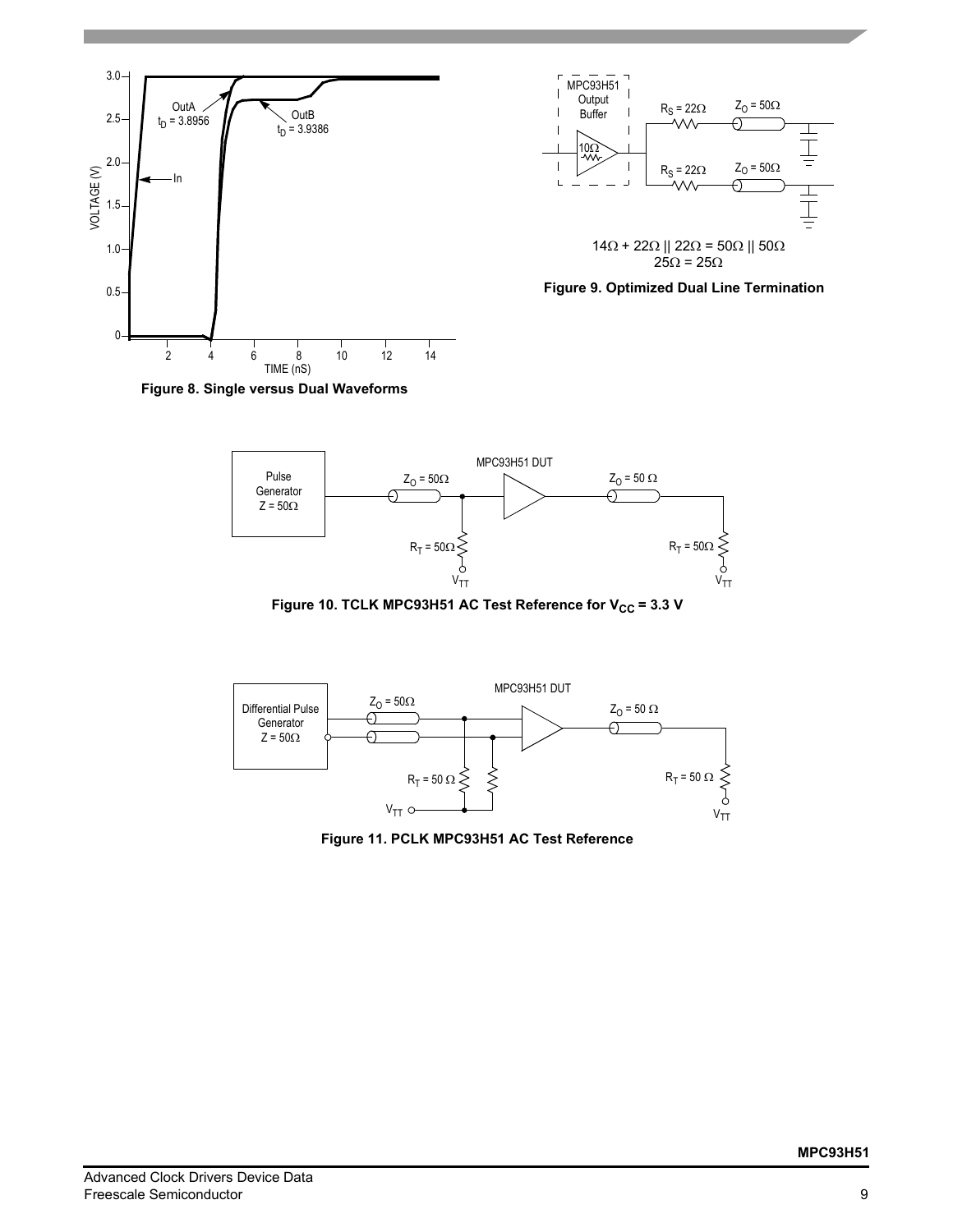

Figure 12. Propagation Delay (t<sub>PD</sub>, status phase offset) **Test Reference**



The time from the PLL controlled edge to the non controlled edge, divided by the time between PLL controlled edges, expressed as a percentage

# **Figure 14. Output Duty Cycle (DC)**



The variation in cycle time of a signal between adjacent cycles, over a random sample of adjacent cycle pairs

#### **Figure 16. Cycle-to-Cycle Jitter Figure 17. Period Jitter**



The deviation in  $t_0$  for a controlled edge with respect to a  $t_0$  mean in a random sample of cycles

**Figure 18. I/O Jitter**



Figure 13. Propagation Delay (t<sub>PD</sub>) Test Reference



The pin-to-pin skew is defined as the worst case difference in propagation delay between any similar delay path within a single device

#### **Figure 15. Output-to-Output Skew t<sub>SK(O)</sub>**



The deviation in cycle time of a signal with respect to the ideal period over a random sample of cycles



**Figure 19. Transition Time Test Reference**

#### **MPC93H51**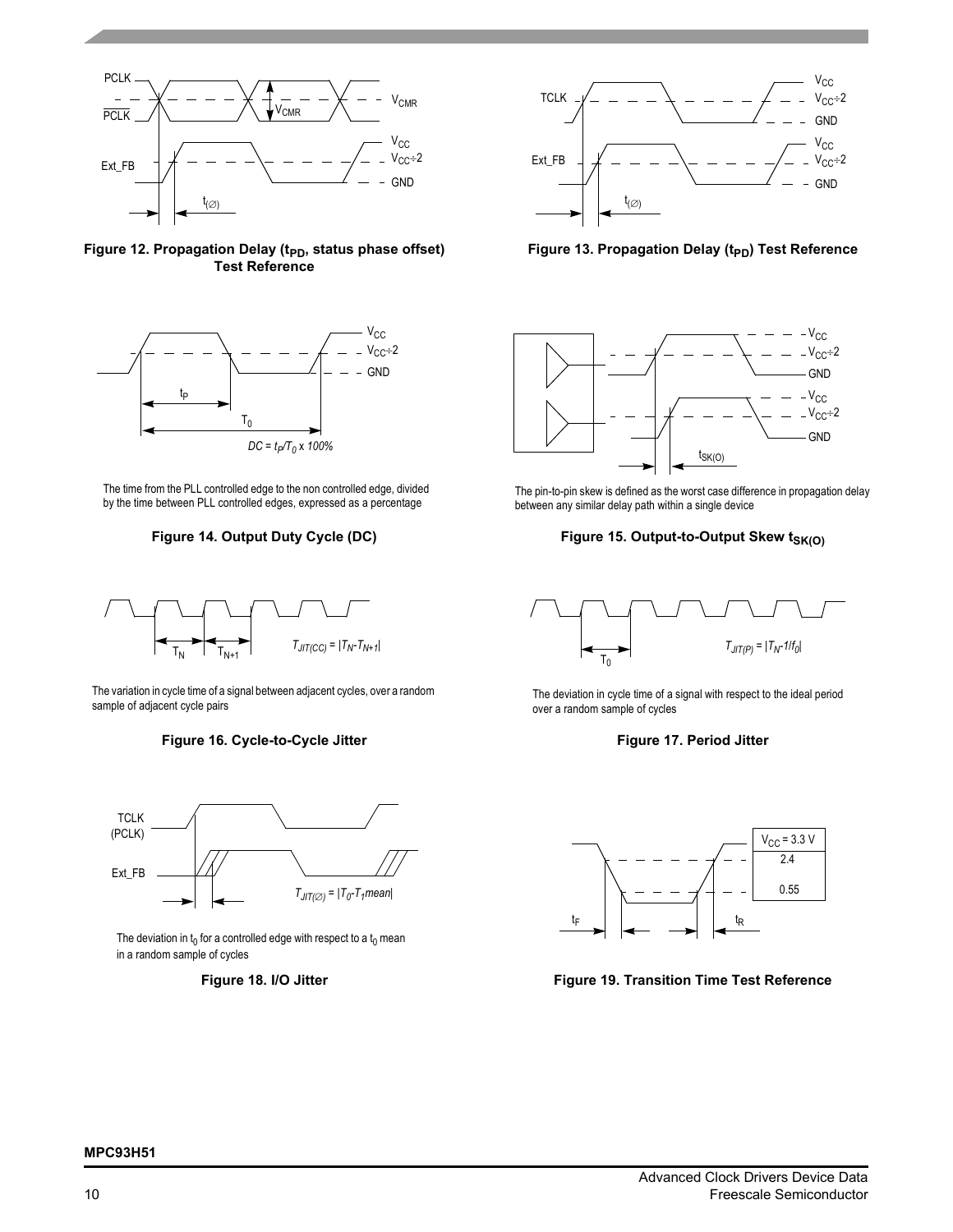# **PACKAGE DIMENSIONS**





**e/2 1**  $\sqrt{3}$   $\sqrt{A, B, D}$ 

|                | <b>MILLIMETERS</b> |                   |  |  |  |
|----------------|--------------------|-------------------|--|--|--|
| <b>DIM</b>     | MIN                | MAX               |  |  |  |
| A              | 1.40               | 1.60              |  |  |  |
| A1             | 0.05               | 0.15              |  |  |  |
| А2             | 1.35               | 1.45              |  |  |  |
| b              | 0.30               | 0.45              |  |  |  |
| b1             | 0.30               | 0.40              |  |  |  |
| c              | 0.09               | 0.20              |  |  |  |
| c1             | 0.09               | 0.16              |  |  |  |
| D              |                    | 9.00 BSC          |  |  |  |
| D1             |                    | 7.00 BSC          |  |  |  |
| e              |                    | 0.80 BSC          |  |  |  |
| Е              |                    | 9.00 BSC          |  |  |  |
| E1             | 7.00 BSC           |                   |  |  |  |
| L              |                    | $0.50 \quad 0.70$ |  |  |  |
| L1             |                    | 1.00 REF          |  |  |  |
| q              | 0°                 | $7^{\circ}$       |  |  |  |
| q1             | 12                 | <b>REF</b>        |  |  |  |
| R <sub>1</sub> | 0.08               | 0.20              |  |  |  |
| R2             | 0.08               |                   |  |  |  |
| S              |                    | 0.20 REF          |  |  |  |

**CASE 873A-03 ISSUE B 32-LEAD LQFP PACKAGE**